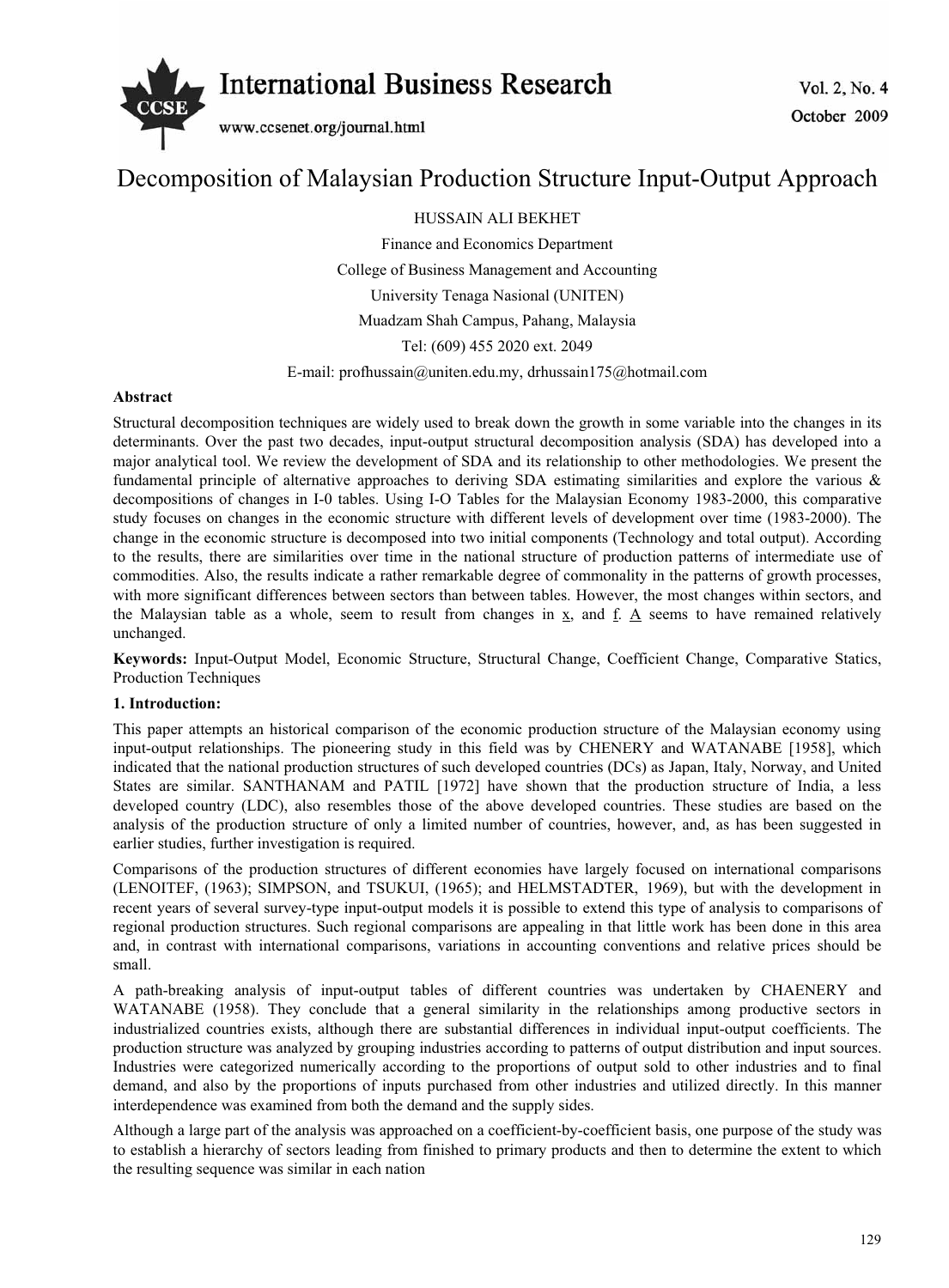In this paper I extend the existing comparisons and consider the production structure of Malaysia in its historical perspective. The input-output tables considered for the purposes of national comparison are for 1983, 1987, 1991 and 2000.

The purpose of this paper is to find out whether the structure of production of Malaysia is in any way comparable over time, between different tables. That is, whether there has been significant change in the technical coefficients over time. The decomposition methods used BEKHET (2009) indicated that there are some changes. In this paper other techniques of decomposition will be discussed and utilized.

The rest of this paper is in five sections. Section Two considers the literature review of the structural decomposition analysis. Section Three discuss the methodology of the structural decomposition analysis. This would be including the comparability of production techniques, the comparability of intermediate use, and the overall comparison of intermediate use. Section Four examines the results analysis. Section Five presents some policy implications. Section Six offers some conclusion and remarks.

The following notation is used in this paper:

 $a_{ii0}$  is the input coefficient for the base year.

 $a_{i,j}$  is the input coefficient for the comparator year.

 $x_{i0}$  is total output for the base year.

 $x_{i1}$  is total output for the comparator year.

## **2. Literature Review of the Structural Decomposition Analysis:**

The antecedents of structural decomposition analysis are the various analyses of changes in US input-output tables as performed by LEONTIEF (1941, 1953). More formal dynamic analyses in this vein, focusing on investment and technological change, were performed by CARTER, culminating in her 1970 volume (CARTER, 1970). A broader approach that used features of input-output analyses along with more general macroeconomics was developed for the examination of economic development by CHENERY et al. (1962) and CHENERY and SYRQUIN (1975).

The first formal identify-splitting derivation known to us is the three-part decomposition of sources of change in air pollution emissions as performed by LEONTIEF and FORD (1972). SKOLKA's work on structural decomposition analysis began in the mid-1970s (see, for example, SKOLKA, 1977) and culminated in the expanded set of estimating equations in his classic paper (SKOLKA, 1989), which is perhaps the most cited work in the field. However, the SKOLKA estimating equations were not formally derived, so certain desirable properties are not ensured. The most extensive derivation to date is the 14 estimating equations, comparable analytically with that of a neoclassical, two-tier KLEM (capital, labour, energy and materials) production function, by ROSE and CHEN (1991a). This was also the first paper to attempt to address the properties of the structural decomposition analysis production function and to compare them with neoclassical formulations.

Structural decomposition analysis has become a popular methodology for several reasons. First, it overcomes many of the static features of input-output models and is able to examine changes over time in technical coefficients and sectoral mix. Thus far, it has only been used for historical analysis, but some recent work indicates how it might be used as a forecasting tool (see, for example, CASLER et al., 1991; ROSE & CHEN, 199lb). In a similar vein, structural decomposition analysis enables the analyst to examine responses to price changes, which are only implicit in even value-based input-output tables. As such, it may involve an as yet undiscovered duality feature.

Another reason for the increasingly widespread use of structural decomposition analysis is that it is a pragmatic alternative to econometric estimation. Analysis of similar topics using econometrics requires a time series covering 15 years or more, and not only for output and primary factors of production but all intermediate inputs as well. In contrast, structural decomposition analysis requires only two input-output tables: one for the base year and one for the comparator year of the analysis. Moreover, it has been demonstrated heuristically at least that the structural decomposition analysis estimating equations are insignificantly more restrictive than the most advanced of the economically estimated production functions-flexible functional forms, such as the translog.

Still another asset of structural decomposition analysis arises from its input-output base-the comprehensive accounting of all inputs in production. As environmental and natural resource issues became more prominent, there was a greater need to look at root causes of pollution and depletion. These are more readily linked to intermediate sectors, which are omitted in the more standard approaches (ROSE and CASLER, 1996).

Beyond that, structural decomposition analysis has seen a broad set of applications. These include examining sources of change in international trade (for example, KANEMITSU & OHNISHI, 1989; CHEN & WU, 1995), technological change (for example, STERNER, 1985; OoSTERHAVEN & VAN DER LINDEN, 1994), energy use (for example, LIN & POLENSKE, 1995), workforce requirements (for example, WOLFF, 1985; HAN, 1995), services (for example,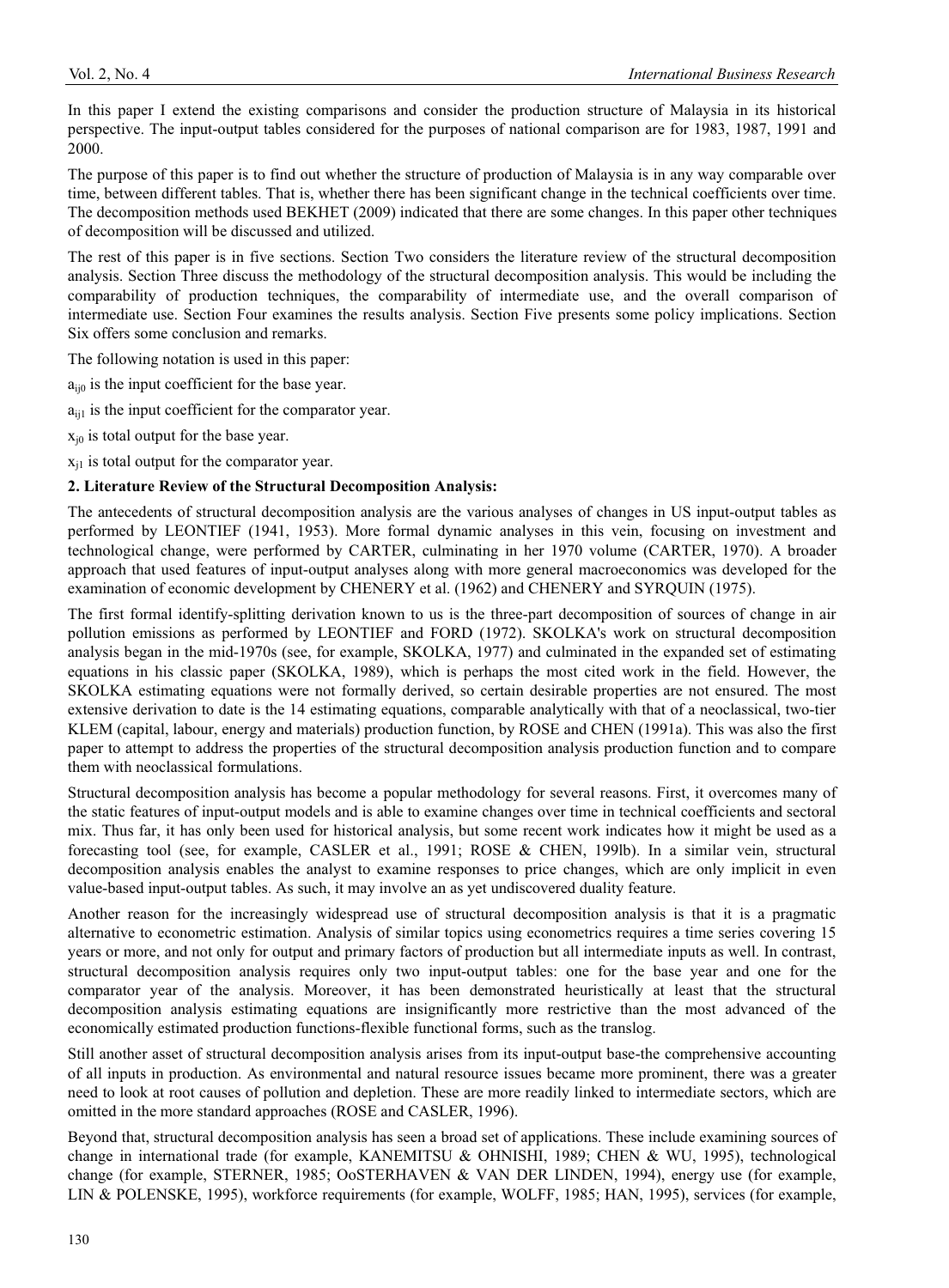BARKER, 1990) and development planning (for example, SIEGE1 et al., 1996). These empirical studies have yielded valuable findings about the success of energy conservation measures; limitations of import substitution; prevalence of changing tastes; pervasiveness of factor productivity; and importance of skill attainment.

#### **3. The Data and Methodology:**

Basically, the present study uses secondary data based on the four input-output tables compiled for the Malaysia economy so far. These tables were produced by the Department of Statistics. For analytical and comparable purposes, the original input-output tables consisting of different number of sectors are aggregated into 39 sectors based on International Standard Industrial Classification (ISIC). These sectors are shown in (Table 1). I proposed the following decomposition for the analysis of the influence on input coefficient and output levels of changes in the technology for the two time periods 0 for base table and 1 for comparator table.

#### *3.1 Comparability of Production Techniques*

When comparing the overall structure of Malaysian production in 1983 with that of the other input-output tables available for the Malaysian economy, it would be fruitful to make a detailed comparison of the production techniques of the sectors of the Malaysian input–output table of 1983 with those of 1987, 1991 and 2000. In inter-industry analysis, the technique of production of a sector is indicated by the input coefficient in the relevant column vector of the input coefficient matrix. In what follows, I will use the techniques of production of the sectors for the Malaysia, as given by the input coefficient matrices. There are two methods of measuring the comparability of production techniques, industry by industry. These two methods are dealt with in the next two subsections.

#### 3.1.1 Absolute Column Measure

The first measure of the comparability of production techniques on an industry by industry basis is derived from the sum of absolute differences in coefficients ("absolute column measure ") divided by an "average column total" for two years, PTj. The former is the ratio of the sum of absolute differences of all the coefficients of the jth column vector of these tables, divided by the arithmetic mean of all the coefficients of the two tables. The latter is the median value of the former. This measure can be expressed mathematically, by:

$$
PT_{j} = \frac{\sum_{i=1}^{n} |a_{ij0} - a_{ij}|}{(1/2)\sum_{i=1}^{n} (a_{ij0} + a_{ij0})}
$$
(1)

In matrix notation this is:

$$
PT_{i} = \frac{i'|\underline{A}_{o} - \underline{A}_{i}|}{(1/2)i'(\underline{A}_{o} - \underline{A}_{i})}
$$
(2)

Here the  $a_{ij0}$  is the base year input coefficient, and  $a_{ij1}$  is the input coefficients for the comparator year. From the definition above, it is clear that the value of  $PT_i$  is in the range (0, 2). Thus a value of zero for  $PT_i$  indicates a maximum level of measurable similarity between production techniques, while a value of two indicates the maximum level of measurable difference. If  $PT_i$  is zero, the production techniques will be identical.

In their study, CHENERY and WATANABE [1958] have accepted the value of  $PT_i = 0.80$  as the dividing line; whenever the value of  $PT_i$  is less than or equal to 0.80 the production techniques employed in both table (base and comparator) are said to be comparable. I have computed the values of  $PT_i$  for the 39 sectors between input-output table for 1983 and each of the other three tables of the Malaysian economy and between other successive tables. These results are presented in table 2.

#### Insert Table 2 Here.

#### 3.1.2 Frequency Distribution Method

Another useful method for comparing the production techniques of two tables would be a frequency distribution of the sectors by using the values of PT<sub>i</sub>s as shown in Table 2. We can use them in summary form to determine the extent to which the four tables are comparable. This has been done in Table 3, in which all the possible combination two-table comparisons have been classified by the magnitude of the column difference.

#### Insert Table 3 Here.

#### *3.2 Comparability in Intermediate Use:*

In the preceding section, we used the technique of comparing the input coefficients of the tables. Another useful approach to the problem is to examine the extent of overall similarities in the use of a given good as an intermediate product. Similarity between input-output tables for two years (base and comparator) in the intermediate use of commodity i by industry j can be analysed by comparing the intermediate use in the comparator table that would be necessary, using the input coefficients in the base table, with the actual level of use in the comparator table. This could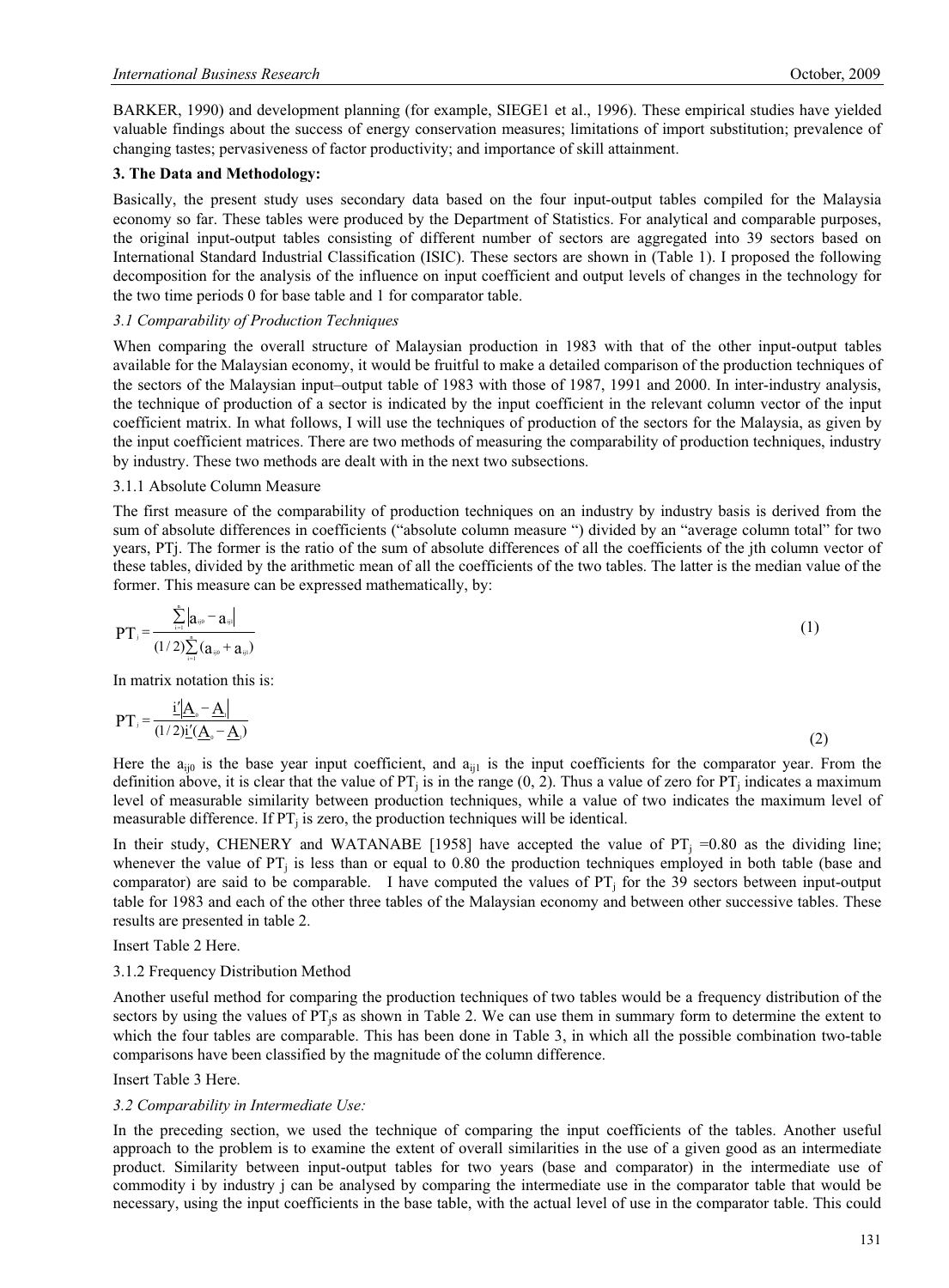be done for an industry i by multiplying the production levels of the economy in the table of the comparator year with the input coefficients (along the row) of the base table year, and dividing this sum by the total intermediate use of industry i of comparator year, IU<sub>i</sub>. This measure can be expressed mathematically as:

$$
IU_i = \frac{\sum_{j=1}^{n} a_{ij0} X_{j1}}{\sum_{j=1}^{n} a_{ij1} X_{j1}}
$$
(3)

In matrix notation this is:

$$
IU_i = \frac{\underline{i}' \underline{A}_0 \underline{x}_i}{\underline{i}' \underline{A}_i \underline{x}_i}
$$
(4)

Here i is the unit vector. From the definition above, it is clear that the value of IU<sub>i</sub> is in the range  $(0, \infty)$ . If the value of  $IU_i$  is close to one, the similarity of the technical production between the two input-output tables will be large. On the other hand, if this value deviates from unity, the production techniques will be different.

Deviation of the value of IU<sub>i</sub> from unity may be due to various factors, such as input substitution without compensating price variations, or conceptual differences in the definition of the products or sectors. The values of  $IU_i$  are affected by the patterns of intermediate use in the base year. This value is computed for each pair of input-output tables for the Malaysian economy by using Equation (3). These results are shown in table 4.

Insert Table 4 Here.

#### *3.3 Overall Comparison*

So far, our interindustry comparisons have been made in terms of columns and rows, and have been made on individual sectors separately. An equally interesting aspect of the study of input-output table comparison is the comparison of the interindustry tables as a whole for a given pair of tables. Such an overall comparison could be made in terms of the weighted average of row ratios or columns ratios, where the weights are the output levels for sectors of the table accepted as the base for comparison. The similarity of the overall pattern of the intermediate use for the input-output table as a whole can be measured by extending either the column or row comparisons. It should be noted that the weighted average of the column or row ratio leads to the same final result, the weighted average of our earlier ratio of  $IU_i$ . The weighted average ratio of  $IU_i$  may be expressed as follows:

$$
IU_i = \frac{\sum_{i=1}^{n} \sum_{j=1}^{n} a_{ij0} x_{j1}}{\sum_{i=1}^{n} \sum_{j=1}^{n} a_{ij1} x_{j1}}
$$
(5)

We can write this in matrix form as:

$$
IU_i = \frac{\underline{i}' \underline{A}_0 \underline{x}_1}{\underline{i}' \underline{A}_1 \underline{x}_1} \tag{6}
$$

Here,  $x_{j1}$  is the total output for the comparator year. Equation (5) has been applied for the Malaysian economy of the period under study. These results are shown in table 5.

#### Insert Table 5 Here.

ª

Since the input-output table chosen as the base affects the ratio of overall comparison, it would be of interest to reduce the impact of any table as the base table by accepting a mixed base. The ratio of overall comparison with a mixed base of different output level, OC, may be expressed as follows:

$$
OC = \left[ \frac{\sum_{i=1}^{n} \sum_{j=1}^{n} a_{ij_0} x_{j_1} \sum_{i=1}^{n} \sum_{j=1}^{n} a_{ij_0} x_{j_0}}{\sum_{i=1}^{n} \sum_{j=1}^{n} a_{ij_1} x_{j_1} \sum_{i=1}^{n} \sum_{j=1}^{n} a_{ij_1} x_{j_0}} \right]^{\frac{1}{2}}
$$
(7)

And in matrix notation:

$$
OC = \left\{ \frac{\underline{i}^{\prime} \underline{A}_0 \underline{x}_1}{\underline{i}^{\prime} \underline{A}_1 \underline{x}_1} \cdot \underline{i}^{\prime} \underline{A}_1 \underline{x}_0 \right\}^{\frac{1}{2}}
$$
(8)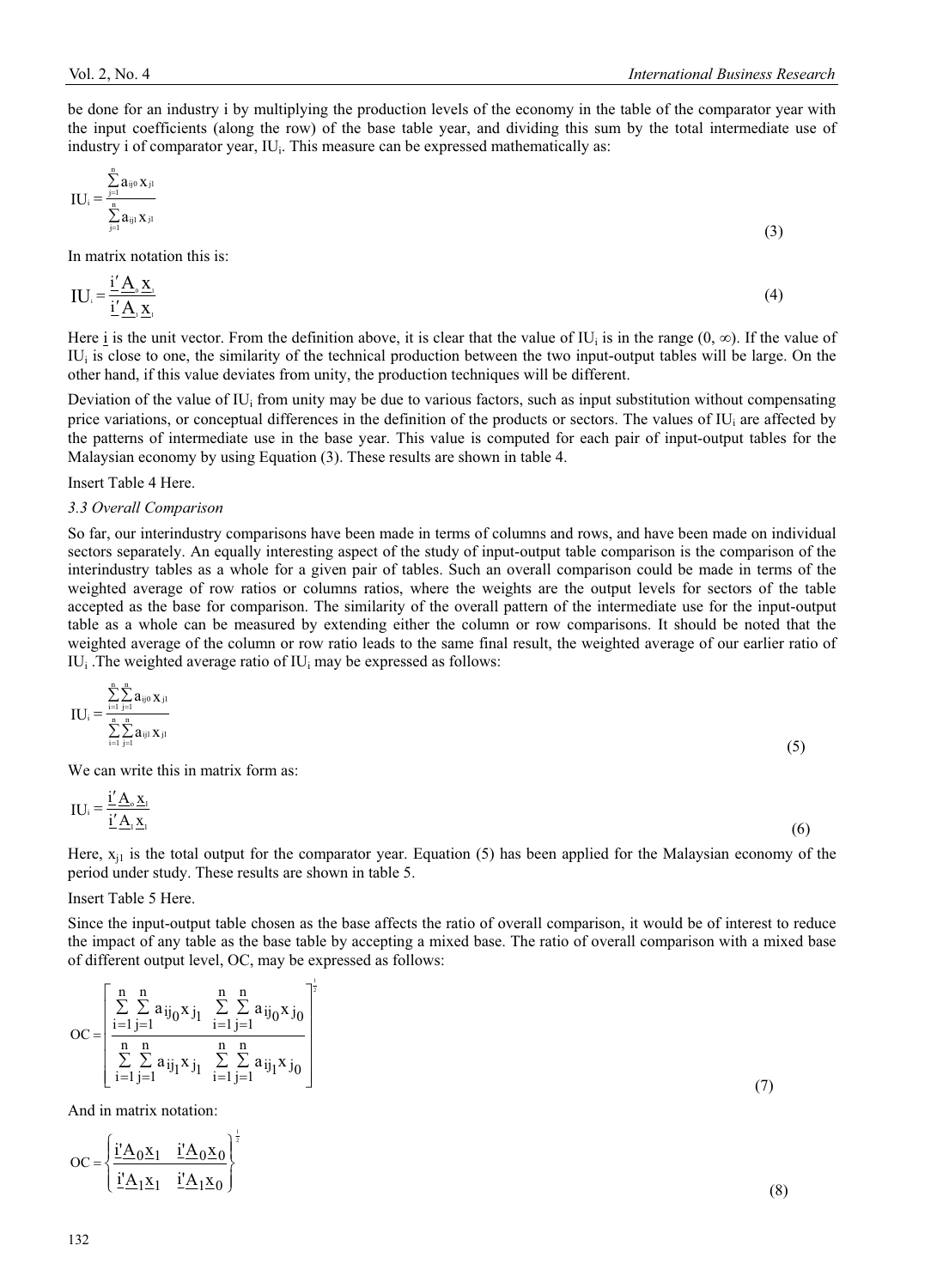Where,  $x_{i0}$  is total output of the base year. I have used Equation (7) for the Malaysian economy for the period 1983-2000. These values of OC are presented in Table 6.

Insert Table 6 Here.

#### **4. Analysis of the Results:**

In this section, interpretation will be made of the application of the techniques introduced in Section 3 above to the input-output data for the economy of Malaysia. The period of the analysis is from 1983 to 2000.

Table 2 shows the comparison between four input-output tables available for the period mentioned above. The  $PT_i$ values have been computed and compared for 39 sectors, ie., as shown in Table 2, between all combinations of the tables. The results indicate that the Malaysian production techniques in 1983 are reasonably similar to those in 2000, and if we take the production techniques in 1987 again are reasonably similar to those in 2000. The production techniques are shown to be quite similar in Oils & Fats product, Wooden Products, Paper & Printing products, China, Glass, Cement & Other Non-met Mineral products, Building & Construction, Hotel & Restaurants, and Other Services sectors. If we take the Mean of  $PT_i$ , then the production techniques are shown to be quite similar in the case of Livestock Breeding, Foods Production other, Wearing Apparel, Paints, Lacquers & Other Chemical product, Petroleum & Coal product, Plastic products, Non-Electricity & Electricity Machinery, Transport, Banks, Finance & Insurance, and Health sectors. The maximum level of differences is in the case of Forestry & Logging product, Fishing, Industrial Chemicals, Other Transport Equipment, Electricity & Gas, and Communication sectors. This means the  $PT_i$  are greater than or closer to unity for these sectors.

 However, the most similar for all combinations among input-output tables is the 1983-1987, 1983-1991 and 1987-1991 cases, where the majority of the value of  $PT<sub>i</sub>$  is less than unity and in some cases closer to zero. Therefore, most industries show little if any change where comparability of production techniques is measured by absolute column change (See Table 3).

Following CHENERY and WATANABE [1958], if we take the value 0.8 of  $PT_i$  for judging whether the production techniques of two tables are similar, then there are only two pairs of tables which would be regarded as similar. These combinations are 1983-1987 and 1987-1991. However, this may be because these combinations of the tables were very close in time. But if the value of  $PT_i$  of one is accepted as the guiding indicator rather than 0.8, the tables for 1983-1991, 1987-1991, and 1991-2000 are the least comparable, since 37, 35 and 35 sectors, respectively, show values below unity, whereas in the case of 1983-1987, 1983-2000 and 1987-2000 the number of sectors is 34, 34 and 31 respectively (see Table 3).

For developing countries, the production techniques are similar in most of the Manufacturing Industries and are least comparable in the non-Manufacturing Industries [Al-SAID, 1985; p.158]. Following SANTHANUMA and PATIL [1972], if we take a PT<sub>i</sub> value of 1 or less to indicate similarity, we see that the production techniques for the 1983-1991 periods are very similar. However, the PT<sub>i</sub> value of the Fishing and Electricity & Gas sectors are slightly higher than one. This is because these sectors are producing almost finished materials which are, in fact, semi-finished and their outputs go directly to final demand.

It may be noted from Table 4 that the values of  $IU_i$  for the Malaysian economy show that the patterns of intermediate use in the various sectors is similar and close to unity only about 67%, 69% of sectors for 1983-1987 and 1987-1991 respectively. We coded these sectors with mark \* (see Table 4). Howsoever, the most comparable pairs of years are 1983-1987 and 1987-1991, and the least comparable pair is 1991-2000 and 1983-2000. The reason for this may be that the structure of the Malaysian economy changed radically after the economic plans for the period 1980-1990. If we consider the (0.8-1.2) value as critical range of judgment then the most similarity of technical production between 1983-1987 and 1987-1991 were very large. This may be because these three tables were very close in time. Also interesting is the fact that the historical comparisons indicate an increasing constancy over time in intermediate use patterns in the following sectors; Agriculture products, Rubber Primary products, Fishing, Beverages & Tobacco product, basic Metal & Other Metal product, Non-Electricity and Electricity Machinery, Wholesale & Retail Trade, Real estate & Ownership dwellings, Education and Health. Beyond that, there was decreasing constancy over time in intermediate use in Foods Production, Oils & Fats product, Textile products, Wearing Apparel, Furniture & Fixtures, Industrial Chemicals, Paints, Lacquers & Other Chemical product, Petroleum & Coal product, processed Rubber & Rubber product, Electricity & Gas, Hotel & Restaurants sectors. There are some indications that changes in intermediate relations have been associated with policies adopted during the period. The increase in intermediate use and the variation in its composition during the process of development are the result of change in the composition of demand and in technology.

Now, if we consider the input-output table comparison as a whole for any given pair of tables, we get two values of  $IU_i$ by altering the base. It may be noted from Table 5 that the overall comparison of all possible combination of pairs tables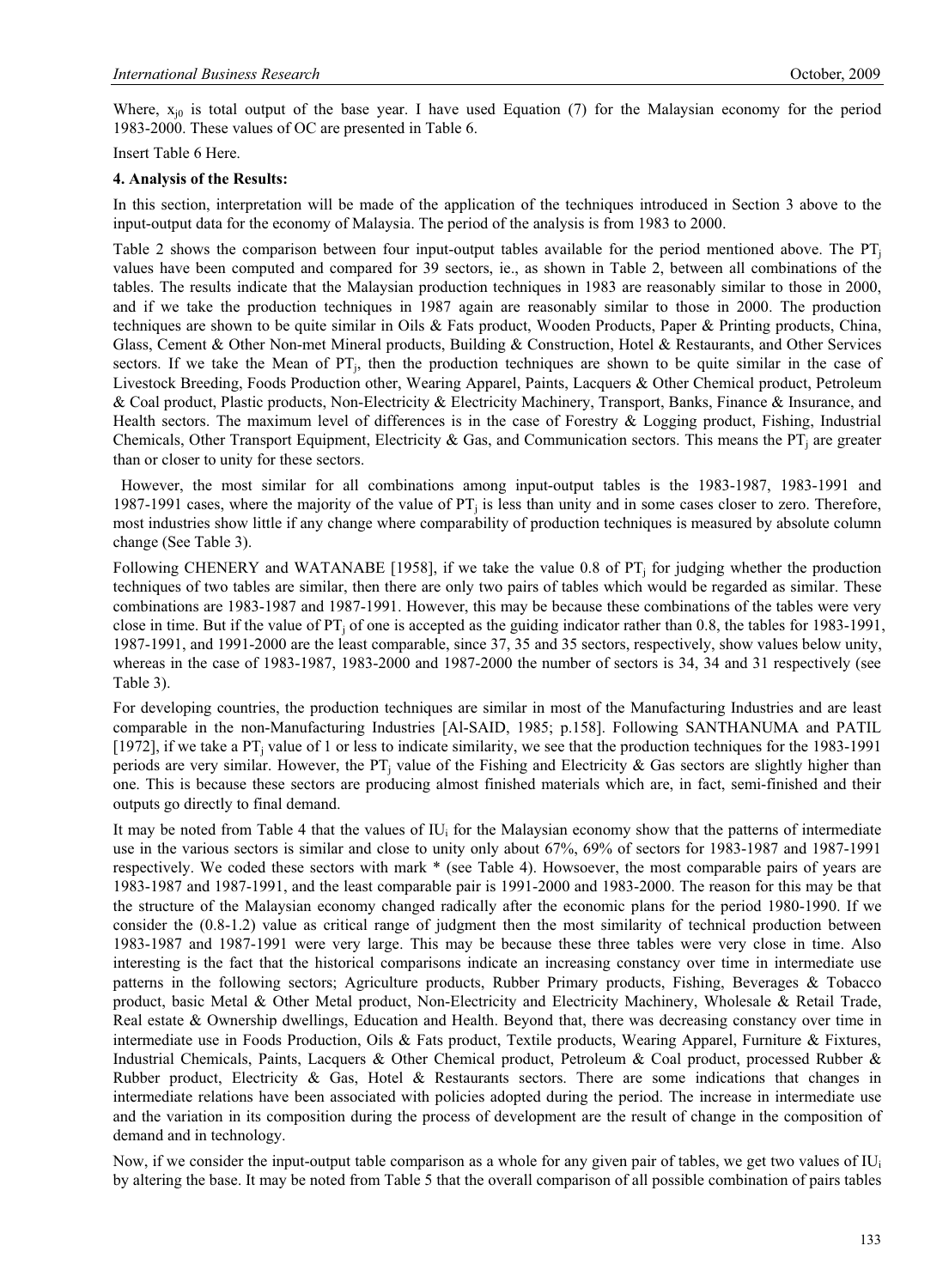of Malaysian economy indicates that 1983-1991, 1987-1991, 1987-2000, 2000-1983, 2000-1987, and 2000-1991 are the most comparable.

Also, if we consider the ratio of overall comparison with a mixed base of different output level, it found that 1983-198, 1983-1991 and 1987-1991 are most similar of tables (see Table 6). However, the results indicate that the most differences of all combinations of tables are 1983-2000, 1987-2000 and 1991-2000. Moreover, the similarity for the Malaysian economy has decreased over the period 1983-2000, reflecting the changes that have taken place in the economy.

## **5. Policy Implications:**

The results shown in Tables 2 to 6, and discussed in the previous section, show how far the Malaysian policy has been successfully achieved.

We see that there are similarities over time in the national structure of production, patterns of intermediate use of commodities, and input coefficients between 1983-1987, and 1987-1991. It appears that the degree of continuity in the production structure is dependent to a great extent on differences in the level of development of each sectors [see Tables 2-6], and overall [see Section 4]. That is to say, the more constant the level of development of sectors of the Malaysian economy over time, shown by a comparison of the tables for any two years of the 1983-2000 period, the more similar is the production structure. Also, it shows that imports are increasing and exports of non-oil goods, decreasing over time [see www.epu.jpm.my/]. The results show that although some progress has been made, it falls far short of what the planners desired.

This result provides more evidence supporting the main finding of the studies of the structural analysis of the Malaysian economy by linkages of input-output tables (SHUJA, 2007), and the assessment of development and structural change (BEKHET, 2009).

It is important to recognize that part of the change in coefficients is due to substitution effects, resulting from changes in relative prices. Unfortunately, information on price structure by sector is not available for Malaysia. Also, the validity of these results needs to be tested further through studies covering a larger number of input-output tables for the Malaysian economy. However, the conclusions drawn from the preceding tables suggest that, except for the effects due to the new industries (new technology), there may be no significant change in the production technology during the coming five years unless a drastic change in the structure of production takes place.

It needs to be emphasised here that the level of accuracy of studies in national comparison depends primarily on comparability of national input- output tables. It should also be noted that there is considerable information loss with a high degree of aggregation [see for example FISHER, 1958; NEUDECKER, 1970; MORIMOTO, 1970; BLIN and COHEN, 1977; VAN DRIEL, 1980; and BULMER-THOMAS, 1982]. There is greater likelihood that results would be more meaningful with a higher level of disaggregation in national input-output tables.

## **6. Conclusions:**

In this paper I have discussed some methods to measure the structure of production of the Malaysian economy. These methods are the comparability of production techniques, comparability of intermediate use, comparability of the overall comparison of intermediate use.

According to the results, there are similarities over time in the national structure of production patterns of intermediate use of commodities.

This and the previous two papers have discussed change in  $\underline{x}$ ,  $\underline{f}$ ,  $\underline{A}$ , and  $(\underline{I} - \underline{A})^{-1}$ . As discussed in this and the previous two papers most changes within sectors, and the Malaysian table as a whole, seem to result from changes in x, and f. A seems to have remained relatively unchanged.

## **References**

AL- SAID, S.A. (1985). *Comparison of the Input-Output Techniques and the Stage of Development*, unpublished Ph.D thesis, The University of Wales, Aberystwyth, UK.

BAER, W., FONSECA, M.A.R. & GUILHOTO, J.J.M. (1987). Structural changes in Brazil's industrial economy, 1960– 80, *World Development*, 14, pp.275–286.

BARKER, T. (1990). Sources of structured change for the UK service industries, 1979-84, *Economic Systems Research*, 2, pp.173-183.

BEKHET, H.A. (1992). The relation between development planning and macroeconomic policy models, Journal of *Journal of Economic and Administration Science*, Baghdad University, Vol.1, No.1.

BEKHET, H.A. (1998). Measuring the effect of final demand value for Iraqi Economy, 1976-1990, *Journal of Economic and Administration Science*, Baghdad University, Vol.5, No.14.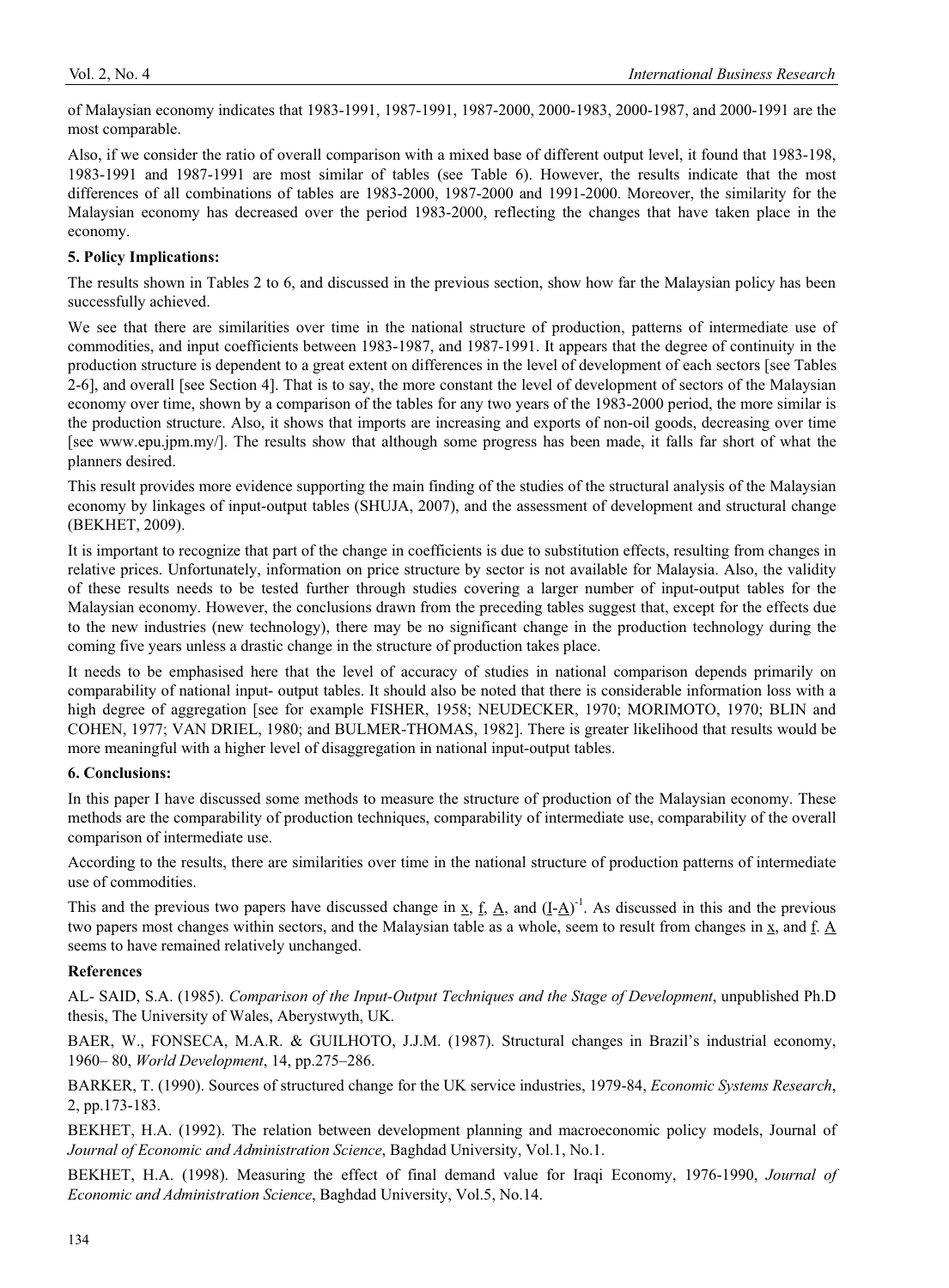BEKHET, H.A. (2000). The development of sectoral multipliers structure of the Iraqi Economy, 1978-1988, *DIRASAT Journal, Administrative Science Division*, Jordanian University, Vol.27, No.1.

BEKHET, H.A. (2009). Assessing Economic Connectedness Degree of the Malaysian Economy: Input-Output Model Approach, *International Journal of Finance and Economics*, Vol.1, No.2.

BEZDEK, R.H., & WENDLING, R.M. (1976). Disaggregation of structural change in the American economy: 1947–1966, *Review of Income and Wealth*, 22, pp.167–185.

BLIN, J.M. and COHEN, C. (1977). "Technological similarity and aggregation in input-output system: a cluster analytic approach", *Review of Economics and Statistics*, Vol.60, pp.82-91.

BULMER-THOMAS, V. (1982). *Input– output analysis in developing countries: sources, methods and applications*. New York: Wiley.

CARTER, A.P. (1970). *Structural Change in the American Economy*, Harvard University Press, Cambridge, MA.

CASLER, S.; AFRIASABI, A. & MCCAULEY, M. (1991). Decomposing change in energy input-output coefficients, *Resources and Energy*, 13, pp.95-109.

CAVES, D.W., CHRISTENSEN, L.R., and DIEWERT, W.E. (1982). The Economic theory of index numbers and the measurement of input, output, and productivity, *Econometrica*, 50, pp.1393-1414.

CHEN, C.Y. & Wu, R.H. (1995). Effects of restructuring of international trade on changing energy use patterns and CO2 emissions in Taiwan: 1981-1991, *Proceedings of the 18th IAEE International Conference*, pp. 351-360.

CHENERY, H. & SYRQUIN, M. (1975). Patterns *of Development*, 1950-1970, Oxford University Press, London.

CHENERY, H. & SYRQUIN, M. (1979), A comparative analysis of industrial growth. In: R.C.O. CHENERY, H.B., & Watanabe, T. (1958). "International comparisons of the structure of production", *Econometrica*, Vol.26, pp.487–521.

CHENERY, H., SHISHIDO, S. & WATANABE, T. (1962). The pattern of Japanese growth, 1914-1954, *Econometrica*, 30, pp. 98-139.

DIETZENBACHER E. and LOS, B. (1998). Structural decomposition techniques: sense and sensitivity, *Economic Systems Research*, Vol.10, pp.307-2323.

EMERSON, J., & RINGLEB, Al. (1977). A comparison of regional production structure, *Papers in Regional Science*, Vol.39, No.1, pp.85-98.

FELDMAN, S.J., McCLAIN, D. & PALMER, K. (1987). Sources of structural change in the United States 1963– 1978: an input–output perspective, *Review of Economics and Statistics*, 69, pp. 503–510.

FISHER, W.H. (1958). "Criteria for aggregation in input-output analysis", *Review of Economics and Statistics*, Vol.40, pp.250-260.

FOSSELL, O. (1989). The input–output framework for analyzing the transmission of industrial progress between industries, *Economic Systems Research*, 1, PP.429–445.

FUJIKAWA, K.; IZUMI, H; and MILANA, C. (1995a). Multilateral Comparison of Cost Structure in the Input-Output Tables of Japan, the US and West Germany, *Economic Systems Research*, Vol.7, pp.321-42.

FUJIKAWA, K., IZUMI, H. and MILANA, C. (1995b). A Comparison of cost structures in Japan and the US using input-output tables, *Journal of Applied Input-Output Analysis*, 2, pp.1-23.

HAN, X. (1995). 7-65.

HEWINGS, G. J.D., DA FONSECA, M.A.R., GUILHOTO, J.J.M., & SONIS, E.M. (1989). Key sectors and structural change in the Brazilian economy: a comparison of alternative approaches and their policy implications. *Journal of Policy Modeling*, Vol.11, No.1, pp.67–90.

KANEMITSU, H. & OHNISHI, H. (1989). An input-output analysis of technological change in the Japanese economy: 1970-1980, in: R. MILLER et al. (eds), *Frontiers of Input-Output Analysis,* (New York, Oxford University Press).

KUBO, Y., & Robinson, S. (1984). Sources of industrial growth and structural change: a comparative analysis of eight economies. In: *Proceedings of the Seventh International Conference on Input–Output Techniques*. New York: UNIDO, United Nations.

LAHER, M.L., and DIETZENBACHER, E. (2001). *Input-Output Analysis: Frontiers and Extensions*, (ed), Palgrave Macmillan.

LEONTIEF, W. & FORD, D. (1972). Air pollution and economic structure, in: A. Brody & A. Carter (eds) *Contributions to Input-Output Analysis* (Amsterdam, North-Holland).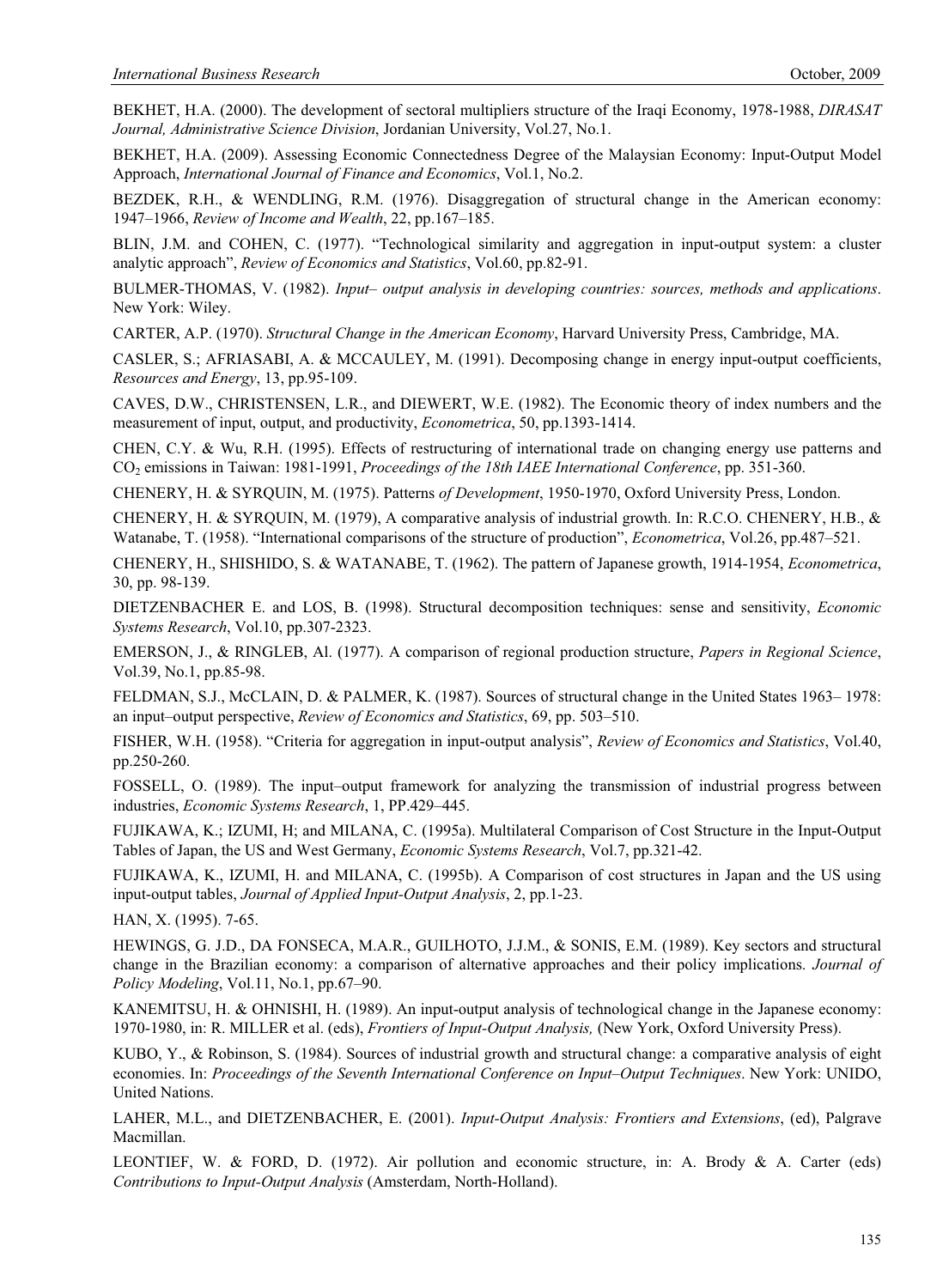LEONTIEF, W. (1936). Quantitative Input-Output Relations in the Economic System of the United States, *Review of Economics and Statistics*, 18, pp.105-25.

LEONTIEF, W. (1941). *Structure of the American economy* (New York, Oxford University Press).

LEONTIEF, W. (1953). *Studies in the structure of the American Economy* (New York, Oxford University Press).

LIN, X. & POLENSKE, K.R. (1995), Input-output anatomy of China's energy use changes in the 1980s, *Economic Systems Research*, 7, pp. 67-83.

MILANA, C. (2000). "The input-output structural decomposition analysis of flexible production systems", *in Input-Output Analysis: Frontiers and Extensions*, (Ed), M.L. LAHR, E. DIETZENBACHER, Macmillan, London.

MORIMOTO, Y. (1970). "On aggregation problems in input-output analysis", *Review of Economic Studies*, Vol.37, pp.119-126.

MORIMOTO, Y. (1971). "A note on weighted aggregation in input-output analysis", *International Economic Review*, Vol.12, pp.138-142.

NEUDECKER, H. (1970). 'Aggregation in input-output analysis: an extension of Fisher's method", *Econometrica*, Vol.38, pp.921-926.

OECD, (1995). *The OECD Input-Output Database*, Paris.

RICHARDSON, J.D. (1971). Constant-market-shares analysis of export growth. *Journal of International Economics*, 1, pp.227– 239.

ROSE, A. & CHEN, C.Y. (1991a). Sources of change in energy use in the US economy, 1972-1982: a structural decomposition analysis, *Resources and Energy*, 13, pp.1-21.

ROSE, A. & CHEN, C.Y. (1991b). Modeling the responsiveness of energy use to changing economic conditions, in: F. FESHARAKI & J. DORIAN (eds), *Energy Developments in the 1990s*, pp.31-51.

ROSE, A. and CASLER, S., (1996). Input-output structural decomposition analysis: A critical appraisal, *Economic Systems Research*, 8, Issue.1, pp.33-62.

SANTHANAM, K.V. and PATIL, R.H. (1972). "A study of the production structure of the Indian economy: an international comparison", *Econometrica*, Vol.40, pp.159-176.

 SHUJA, N., WAH, Y. and LAZIM, M.A. (2007). Identify the Key Sector of Malaysian Economy: an Input-Output Approach, *Proceeding of the 9th Islamic Countries conference of statistical science*, 12-14 Dec, Shah Alam, Malaysia, pp.1340-1354.

SIEGEL, P.; ALWANG, J. & JOHNSON, T. (1996). Decomposing sources of regional growth with an input-output model: a framework for policy analysis, *International Regional Science Review*, Vol.17, pp.

SIMPSON, D. and TSUKUI, J. (1965). 'The fundamental structure of input-output tables, an international comparison", *Review of Economics and Statistics*, Vol.47, pp.434-446.

SKOLKA, J. (1977). Input-output anatomy of import elasticities, *Empirical Economics*, 2, pp.123-136.

SKOLKA, J. (1989). Input-output structural decomposition analysis for Austria, *Journal of Policy Modeling*, 11, pp.45-66.

SOHN, I. (1986). *Reading in Input-Output Analysis: Theory and Applications*, Oxford University Press, New York.

SONIS, M., HEWINGS, G. J. D. & GUO, J. (1996). Sources of structural change in input–output systems: a field of influence approach. *Economic Systems Research*, 8, pp.15–32.

STERNER, T. (1985). Structural change and technology choice: energy use in Mexican manufacturing industry, 1970-81, *Energy Economics*, 9, pp.77-86.

SYRQUIN, M. (1976). Sources of industrial growth and change: an alternative measure. Paper presented to the European *Meeting of the Econometric Society*, Helsinki, Finland.

WOLFF, E. N. (1985). Industrial composition, inter-industry effects, and the US productivity slowdown, *Review of Economics and Statistics*, 67, pp.268-277.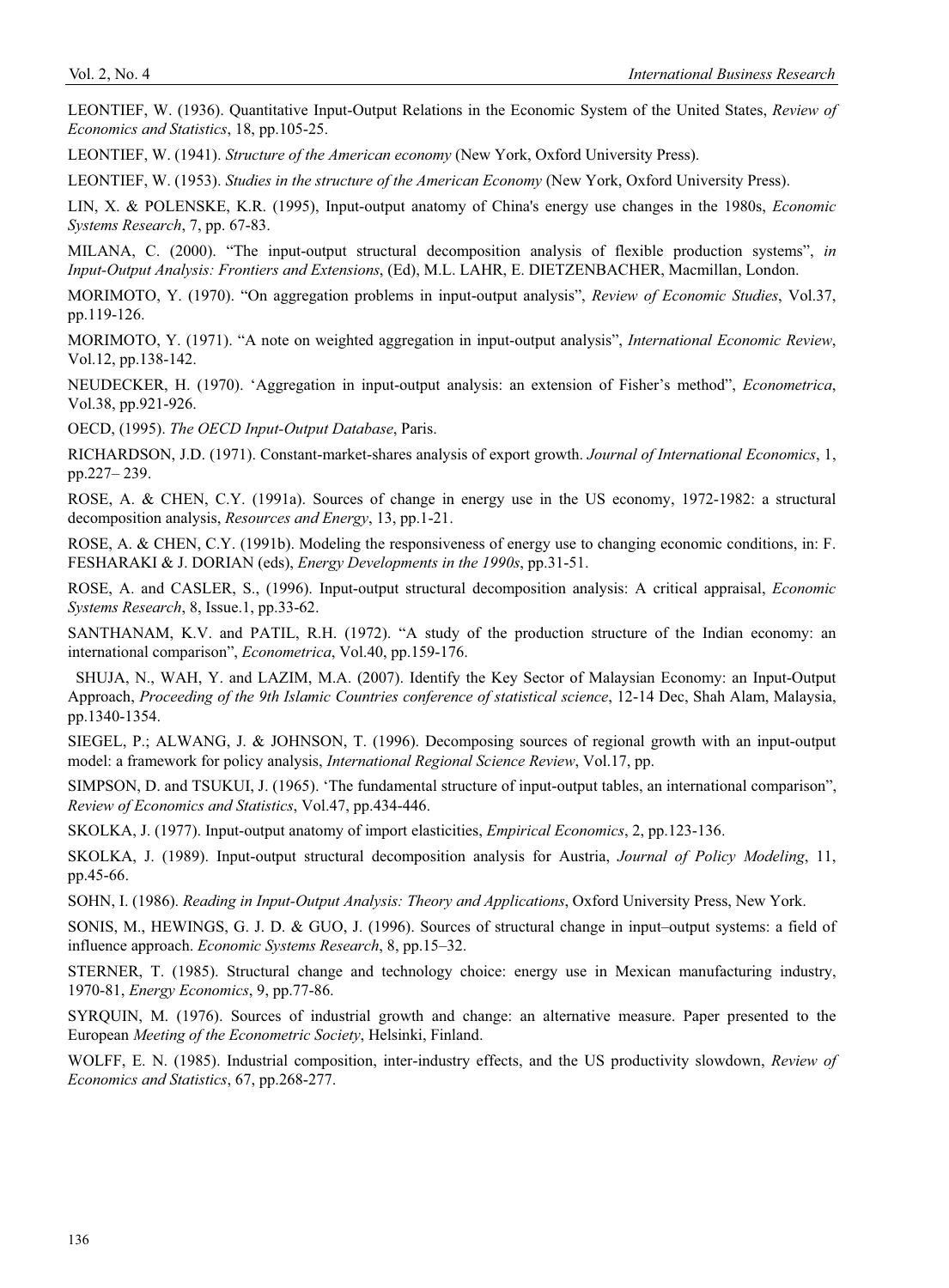## Table 1. Aggregation of sectors:

| No.            | <b>Sectors Names</b>                                        |                | <b>Input-Output Tables</b> |  |  |
|----------------|-------------------------------------------------------------|----------------|----------------------------|--|--|
|                |                                                             | 1991 & 2000    | 1983 & 1987                |  |  |
| 1              | Agriculture products other                                  | 1, 4, 5        | 1                          |  |  |
| $\overline{c}$ | Rubber primary products                                     | $\overline{c}$ | $\overline{c}$             |  |  |
| 3              | Oil palm primary products                                   | 3              | 3                          |  |  |
| $\overline{4}$ | Livestock breeding, etc                                     | 6              | $\overline{4}$             |  |  |
| 5              | Forestry, logging product                                   | $\overline{7}$ | 5                          |  |  |
| 6              | Fishing, etc                                                | 8              | 6                          |  |  |
| $\overline{7}$ | Crude oil, Gas, Mining, Quarrying Product                   | 9, 10, 11      | $\overline{7}$             |  |  |
| 8              | Foods Production other                                      | 12-15, 17-21   | 8-9, 11-13                 |  |  |
| 9              | Oils and Fats product                                       | 16             | 10                         |  |  |
| 10             | Animal Feeds product                                        | 22             | 14                         |  |  |
| 11             | Beverages & Tobacco product                                 | 23-24, 25      | $15 - 16$                  |  |  |
| 12             | <b>Textile Products</b>                                     | 26, 27, 28     | 17                         |  |  |
| 13             | Wearing Apparel                                             | 29, 30, 31     | 18                         |  |  |
| 14             | <b>Wooden Products</b>                                      | 32, 33         | 19                         |  |  |
| 15             | Furniture & Fixtures                                        | 34             | 20                         |  |  |
| 16             | Paper & Printing Products                                   | 35, 36         | 21                         |  |  |
| 17             | <b>Industrial Chemicals</b>                                 | 37             | 22                         |  |  |
| 18             | Paints, Lacquers & Other Chemical Product                   | 38-41          | $23 - 24$                  |  |  |
| 19             | Petroleum, Coal Product                                     | 42             | 25                         |  |  |
| 20             | Processed Rubber & Rubber Product                           | 43-44          | $26 - 27$                  |  |  |
| 21             | <b>Plastic Products</b>                                     | 45             | 28                         |  |  |
| 22             | China, Glass, Clay, cement & Other Non-met Mineral Products | 46-49          | 29-31                      |  |  |
| 23             | Basic Metal & Other Metal Product                           | 50-54          | $32 - 33$                  |  |  |
| 24             | Non-Electricity and Electricity Machinery                   | 55-59          | 34-35                      |  |  |
| 25             | Motor Vehicle Manufacturing                                 | 61             | 36                         |  |  |
| 26             | Other Transport Equipment                                   | 60, 62, 63     | 37                         |  |  |
| 27             | Other Manufacturing Products                                | 64-65          | 38                         |  |  |
| 28             | Electricity & Gas                                           | 66             | 39                         |  |  |
| 29             | Water works and supply                                      | 67             | 40                         |  |  |
| 30             | Building & Construction                                     | 68             | 41                         |  |  |
| 31             | Wholesale & Retail Trade                                    | 69             | 42                         |  |  |
| 32             | Hotel & Restaurants                                         | 70             | 43                         |  |  |
| 33             | Transport                                                   | 71             | 44                         |  |  |
| 34             | Communication                                               | 72             | 45                         |  |  |
| 35             | Banks, Financial & Insurance                                | $73 - 75$      | 46-47                      |  |  |
| 36             | Real estate & Ownership dwellings                           | 76-77          | 48                         |  |  |
| 37             | Education                                                   | 79-80          | 50, 56                     |  |  |
| 38             | Health                                                      | 81-82          | 51, 57                     |  |  |
| 39             | Other Services                                              | 78, 83-94      | 49, 52-55, 58-60           |  |  |

**Source**: Malaysian Input-Output Tables for 1983, 1987, 1991 and 2000.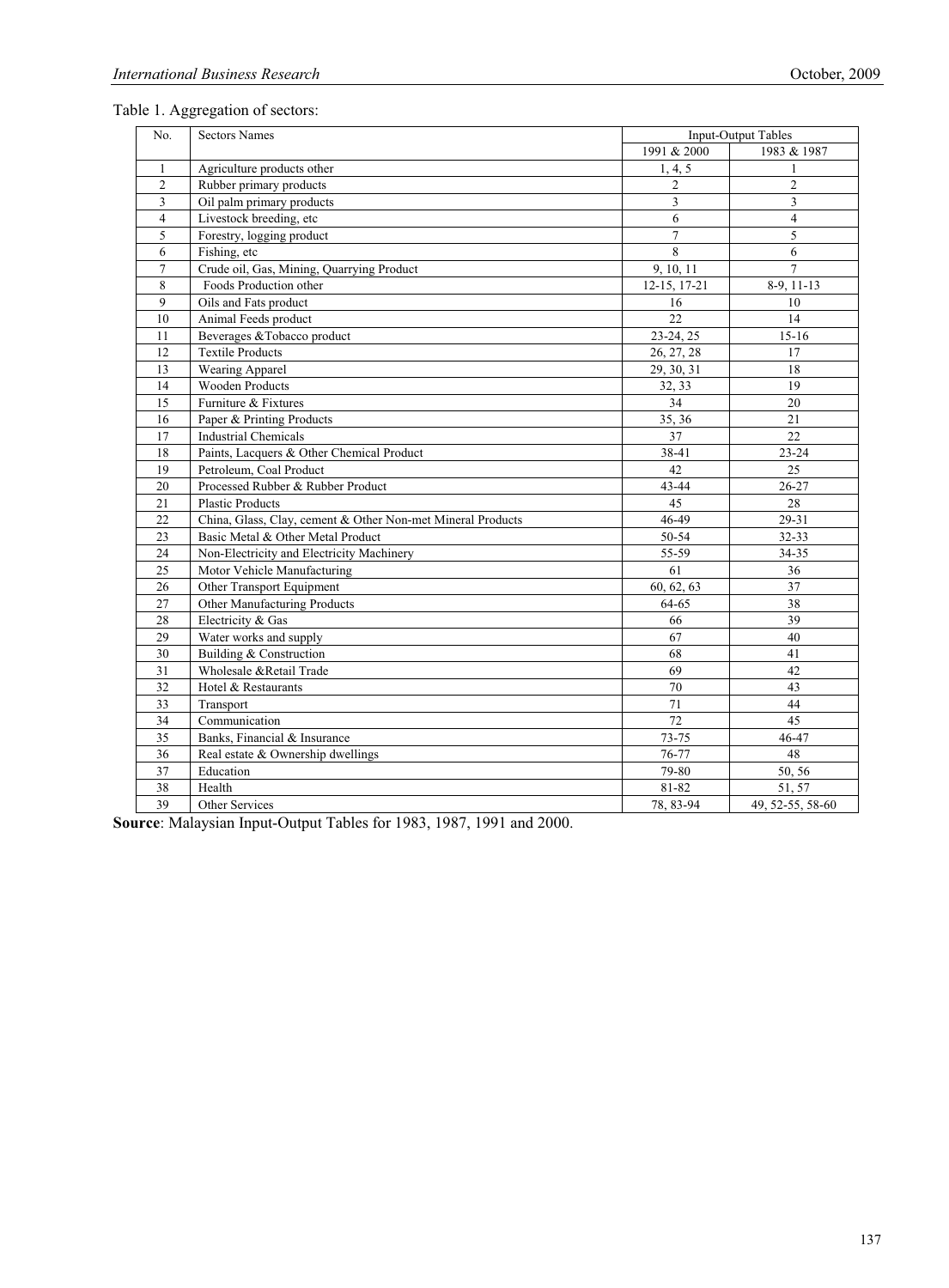| <b>Tables</b>  |           |           |           |           |                      |           |                      |
|----------------|-----------|-----------|-----------|-----------|----------------------|-----------|----------------------|
| <b>Sector</b>  | 1983-1987 | 1983-1991 | 1983-2000 | 1987-1991 | 1987-2000            | 1991-2000 | Mean                 |
| 1              | 0.375     | 0.576     | 0.726     | 0.389     | 0.624                | 0.796     | 0.581                |
| $\overline{c}$ | 0.472     | 0.450     | $1.011*$  | 0.362     | $0.924*$             | $1.111*$  | 0.722                |
| 3              | 0.240     | 0.590     | 0.693     | 0.709     | 0.683                | $0.996*$  | 0.652                |
| $\overline{4}$ | 0.296     | 0.599     | 0.631     | 0.403     | 0.448                | 0.209     | 0.431                |
| 5              | 1.037*    | 1.129*    | 0.618     | 0.293     | 1.255*               | $1.243*$  | $0.929$ <sup>*</sup> |
| 6              | $1.023*$  | 0.985*    | 1.285*    | 1.223*    | 1.484*               | 1.008*    | 1.168*               |
| 7              | 0.633     | 0.771     | 0.856*    | 0.521     | 0.524                | 0.361     | 0.611                |
| 8              | 0.117     | 0.198     | 0.684     | 0.190     | 0.717                | 0.597     | 0.417                |
| 9              | 0.085     | 0.105     | 0.229     | 0.050     | 0.206                | 0.194     | 0.145                |
| 10             | 0.288     | 0.420     | 0.802     | 0.375     | $0.908$ <sup>*</sup> | 0.702     | 0.583                |
| 11             | 0.523     | 0.578     | 0.621     | 0.479     | 0.406                | 0.428     | 0.506                |
| 12             | 0.347     | 0.566     | 0.745     | 0.368     | 0.720                | 0.573     | 0.553                |
| 13             | 0.391     | 0.439     | 0.505     | 0.144     | 0.529                | 0.602     | 0.435                |
| 14             | 0.308     | 0.381     | 0.419     | 0.178     | 0.208                | 0.201     | 0.282                |
| 15             | 0.319     | 0.560     | 0.986*    | 0.334     | $0.923*$             | 0.758     | 0.647                |
| 16             | 0.252     | 0.207     | 0.566     | 0.186     | 0.561                | 0.593     | 0.394                |
| 17             | $1.040*$  | $0.916*$  | 0.677     | 0.463     | 1.048*               | 0.928*    | 0.845*               |
| 18             | 0.270     | 0.295     | 0.652     | 0.250     | 0.736                | 0.723     | 0.488                |
| 19             | 0.264     | 0.474     | 0.351     | 0.228     | 0.504                | 0.585     | 0.401                |
| 20             | 0.165     | 0.378     | 0.957     | 0.450     | 1.050*               | 0.739     | 0.623                |
| 21             | 0.338     | 0.331     | 0.495     | 0.459     | 0.485                | 0.586     | 0.449                |
| 22             | 0.248     | 0.346     | 0.420     | 0.231     | 0.515                | 0.422     | 0.364                |
| 23             | 0.476     | 0.781     | $0.836*$  | 0.372     | 0.532                | 0.392     | 0.565                |
| 24             | 0.330     | 0.417     | 0.362     | 0.534     | 0.436                | 0.373     | 0.409                |
| 25             | 0.505     | 0.438     | 0.758     | 0.442     | 0.646                | 0.432     | 0.537                |
| 26             | 1.008*    | 0.738     | $0.901*$  | 1.142*    | $1.231*$             | 0.389     | $0.902*$             |
| 27             | 0.487     | 0.622     | 0.655     | 0.350     | 0.716                | 0.706     | 0.589                |
| 28             | 1.290*    | 0.634     | 1.184*    | 1.004*    | $1.173*$             | 0.895*    | 1.030*               |
| 29             | 0.426     | 1.168*    | 0.739     | $1.013*$  | 0.708                | 0.895*    | $0.825*$             |
| 30             | 0.256     | 0.271     | 0.406     | 0.331     | 0.331                | 0.237     | 0.305                |
| 31             | 0.203     | 0.506     | 0.761     | 0.418     | 0.768                | 0.791     | 0.575                |
| 32             | 0.133     | 0.402     | 0.440     | 0.362     | 0.432                | 0.438     | 0.368                |
| 33             | 0.232     | 0.433     | 0.520     | 0.319     | 0.549                | 0.514     | 0.428                |
| 34             | 0.521     | $0.830*$  | 1.029*    | $0.969*$  | 1.044*               | $0.922*$  | 0.886*               |
| 35             | 0.381     | 0.304     | 0.480     | 0.199     | 0.540                | 0.482     | 0.398                |
| 36             | 0.190     | 0.420     | 1.617*    | 0.375     | 1.555*               | 1.444*    | $0.933*$             |
| 37             | 0.363     | 0.716     | 0.750     | 0.590     | 0.650                | 0.677     | 0.624                |
| 38             | 0.345     | 0.379     | 0.503     | 0.316     | 0.459                | 0.519     | 0.420                |
| 39             | 0.190     | 0.370     | 0.431     | 0.374     | 0.440                | 0.472     | 0.379                |

Table 2. Comparison of production Activity by absolute column Measure.

 $\bullet$  Value  $\geq 0.8$ .

Source: Malaysian Input-Output Tables for 1983, 1987, 1991 and 2000.

 **Sector Name:** As shown in Table 2.

Table 3. Classification of Columns by Frequency Distribution of PTj.

| Range of Pi     | 83-87 | 83-91 | 83-2000 | 87-91 | 87-2000 | 91-2000 |
|-----------------|-------|-------|---------|-------|---------|---------|
| $0.000 - 0.499$ | 30    |       | 10      | 30    | 10      |         |
| 0.500-0.799     |       |       | 18      |       | 18      | 10      |
| 0.800-0.999     |       |       |         |       |         |         |
| 1.000 and above |       |       |         |       |         |         |
| Total           | 39    | 39    | 39      | 39    | 39      | 39      |

 **Source**: Table 2.